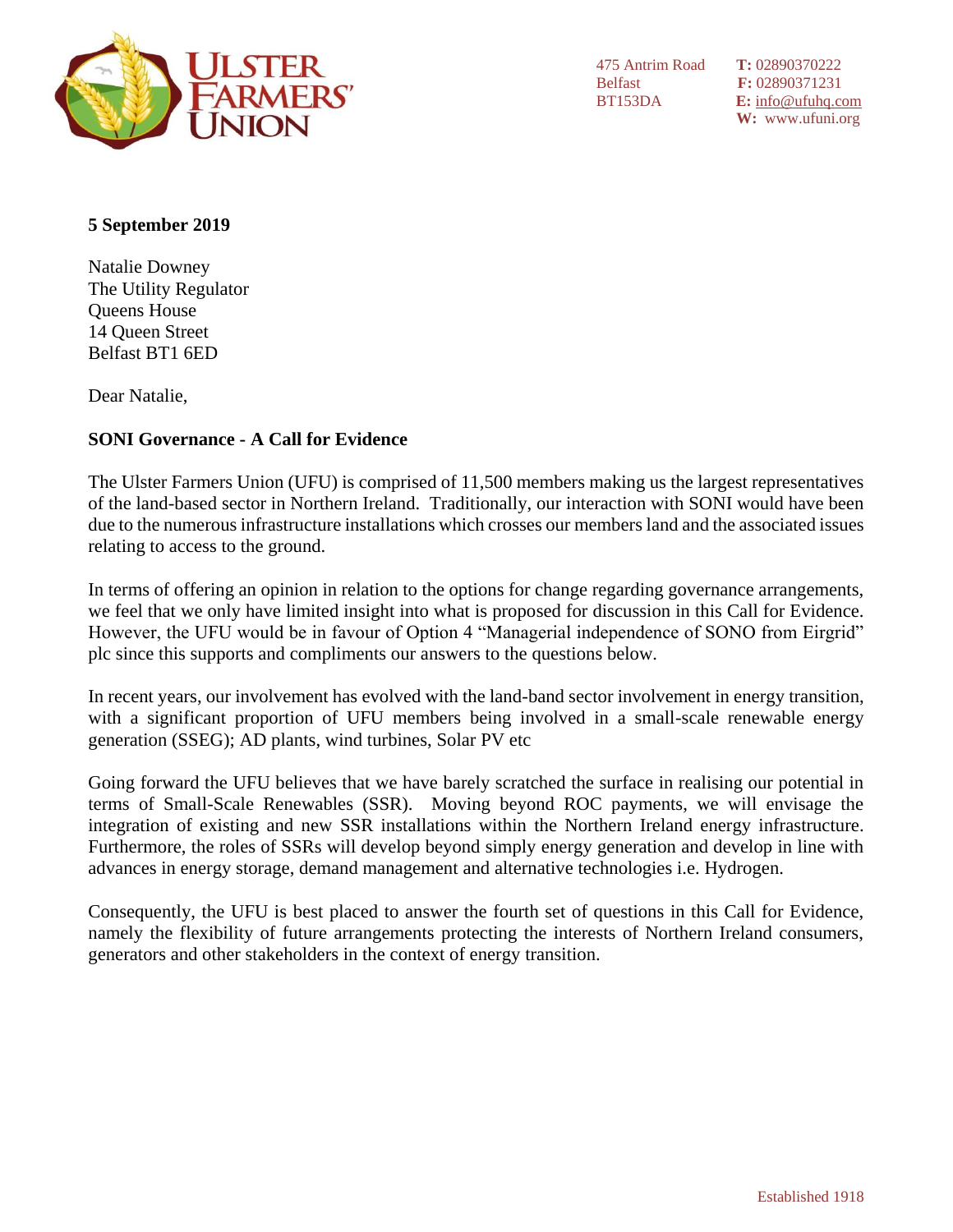Before answering those specific questions, we would like to comment to Transparency and Accountability.

# **Whether stakeholders believe transparency in SONIs governance procedures be improved and if so how?**

The Ulster Farmers Union is of the opinion that improvements must be made in relation to improving the transparency of SONIs governance procedures.

# **Flexibility for Future Arrangements**

## **What enablers stakeholders consider will be important for SONIs role in the energy transition and what barriers to these enablers might exist?**

In the Call for Evidence, the Utility Regulator refer to the uptake of low distributed low-carbon generation. It is the UFU opinion that this view could be short sighted. In the push towards Zero Carbon in 2050, there should be consideration given to technology which incorporates Carbon Capture and Storage (CCS). CCS is a technology that can capture up to 90% of the carbon dioxide (CO2) emissions pro-duced from the use of fossil fuels in electricity generation, preventing the carbon dioxide from entering the atmosphere. Furthermore, the use of CCS with renewable biomass is one of the few carbon abatement technologies that can be used in a 'carbon-negative' mode, thereby actually taking carbon dioxide out of the atmosphere. The land-based sector in Northern Ireland could play a central role in the role out of this technology. In addition, as a sector we have a significant role to play in carbon reduction via our own farming practices.

#### **What resources, including SONI personnel and systems will be necessary for energy transition?**

See above however, we would be keen for SONI to undertake further work on energy storage in conjunction with NIE Networks etc. This is referred to in further detail below.

# **Whether local knowledge needs to be retained in SONI or whether this can be contracting in, and the extent to which such knowledge is important now and will be future**

The UFU has reservations about any contracting in at the detriment of local knowledge. The battery array project overseen by AES UK and Ireland at Kilroot was an example of a success story where most of the project involved the use of local knowledge. With Renewables playing a central role in energy transition, the development of renewables in Northern Ireland has produced a knowledge base which is the envy of many outside the country. There is an array of education courses and higher education establishments such as South West College in Enniskillen producing an outstanding knowledge set on a number of forward-looking initiatives.

Consequently, we believe that local knowledge should be retained.

The need for local knowledge is further needed in light of on-going transitional work being overseen by NIE Networks. NIE Network have recognised that the demands on the electricity network are changing. Renewable generation and its use continue to develop; electric vehicle/electric pump use is accelerating, energy storage is rapidly improving and crucially as far as our members are concerned, more consumers now have the ability to produce their own electricity, in other words "prosumers". The word Prosumer